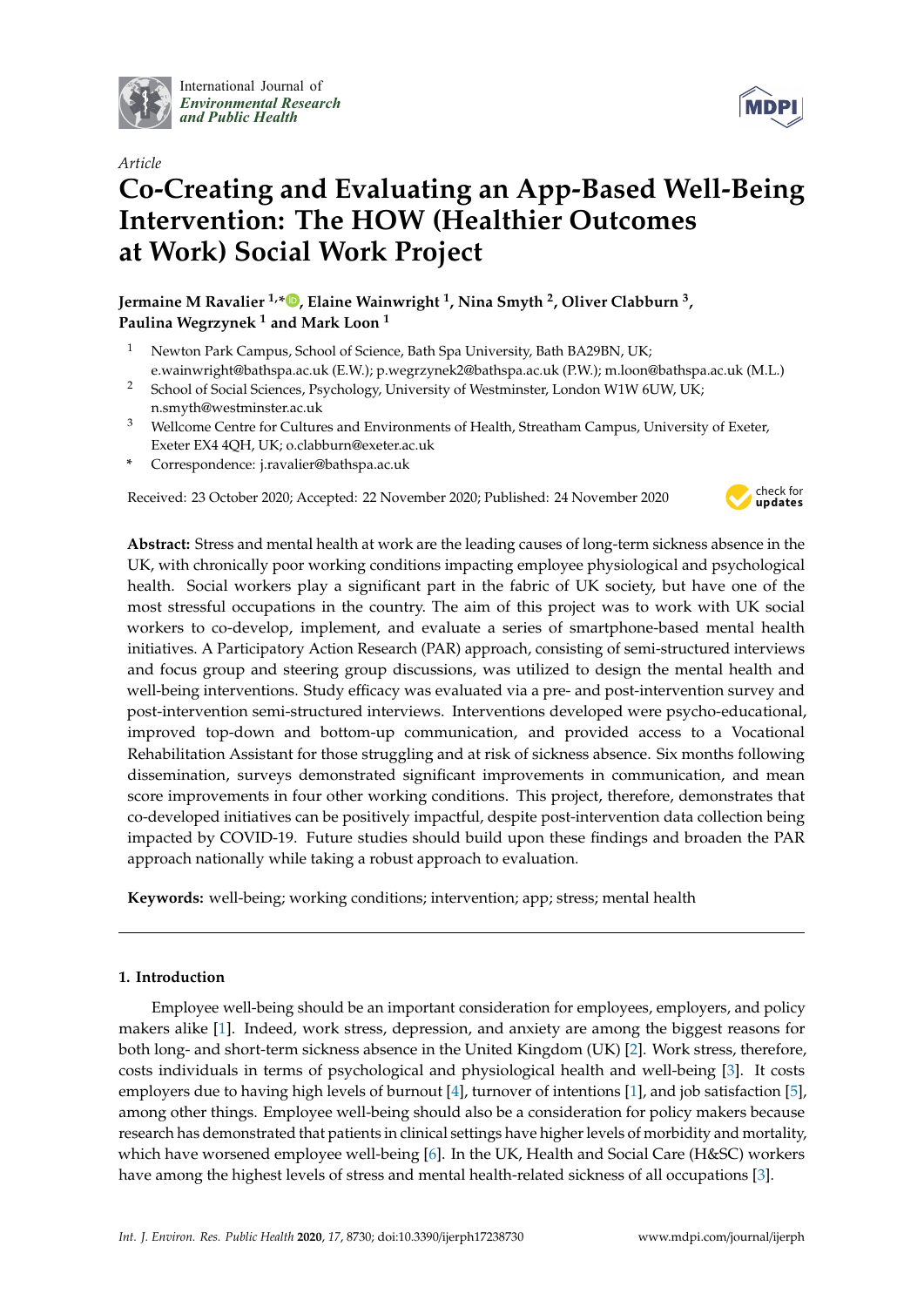H&SC workers are key responders across the world to the COVID-19 pandemic [\[7\]](#page-12-6). Indeed, the World Health Organization [\[8\]](#page-12-7) describes H&SC worker mental health as being as important as physical health during the COVID-19 crisis, impacting patient mortality and morbidity outcomes [\[6](#page-12-5)[,9\]](#page-12-8) among other things. However, the Department for Health and Social Care (DHSC) acknowledges that little mental health support is available, and evidence has demonstrated that COVID-19 has added significantly to the difficult working conditions already faced by these key workers [\[10\]](#page-12-9). The aim of this project was to co-design and evaluate the efficacy of a series of mental health and well-being initiatives for UK social workers, with initiative dissemination and evaluation occurring during the COVID-19 pandemic and UK national lockdown.

## *1.1. Stress and Health*

In the UK, stress, depression, and anxiety are responsible for over 15 million working days lost per year, equivalent to 57% of all days lost due to sickness absence [\[3\]](#page-12-2). As such, these three conditions are the biggest cause of long-term sickness absence (i.e., lasting four weeks or more) and second to short-term absences such as cold and flu [\[2\]](#page-12-1). It is clear, therefore, that chronic stress at work is harmful to both the physiological and psychological well-being of staff. Similarly, a systematic review by Hassard and colleagues [\[11\]](#page-12-10) found that work-related stress costs from between \$221 million and \$580 million per year in Australia, to \$4.36 billion per year in France, and \$187 billion in the USA.

A high level of work stress (and, in particular, low levels of control and peer support and high workload) has been shown to play an important role in cardiovascular mortality [\[12\]](#page-13-0) and cardiovascular diseases [\[13\]](#page-13-1). It has also been linked to metabolic syndrome (a risk factor for the development of type 2 diabetes) [\[14\]](#page-13-2), depressive symptomology [\[15\]](#page-13-3), and other negative mental and physical health outcomes [\[16\]](#page-13-4).

Chronic work stress, therefore, affects employing organizations in terms of burnout [\[17\]](#page-13-5), staff turnover [\[18\]](#page-13-6), absenteeism [\[5\]](#page-12-4), presenteeism [\[1\]](#page-12-0), and the costs associated with employee sickness absence [\[16\]](#page-13-4). Importantly, the effects of chronic stress can also be seen on the patients/service users whom frontline H&SC workers support. For example, West and Dawson [\[6\]](#page-12-5) identified a relationship between employee engagement and patient mortality and morbidity. Similarly, poor well-being in social workers has been related to increased numbers of errors [\[19\]](#page-13-7), suicide risk [\[20\]](#page-13-8), and worsened practice [\[1\]](#page-12-0) and, thus, has the potential to cause negative consequences for service users.

#### *1.2. Working Conditions and Stress*

The job demands-resources (JDR) model [\[21\]](#page-13-9) is one of the most widely adopted theories of work stress. It was initially developed for application in the area of burnout, which is a specific construct characterized by features such as emotional exhaustion and feeling personally unaccomplished [\[21\]](#page-13-9). It has since been widely applied to various workplace well-being considerations, including the development of health improvement interventions [\[22\]](#page-13-10).

The JDR suggests that work conditions can be characterized as either resources (which detract from the experience of stress at work) or demands (which contribute to the stress experience). Workplace resources include physical, psychosocial, and/or organizational areas of the job that can support the undertaking of work [\[23\]](#page-13-11). Having sufficient resources, therefore, supports the positive well-being of employees. Alternatively, demands are any aspect of the job that require cognitive or emotional effort, and thus, have the potential to add to the experience of stress. Should there be an imbalance between these demands and resources experienced through work, then stress-related strain and associated outcomes may occur [\[24,](#page-13-12)[25\]](#page-13-13).

In 2004, the UK Health and Safety Executive (HSE) [\[26\]](#page-13-14) released a set of management standards (also known as psychosocial working conditions) that could be used by researchers and employers to investigate and promote better psychosocial working conditions [\[26\]](#page-13-14). These management standards have been demonstrated to adequately explain and support the JDR [\[1\]](#page-12-0). The standards were developed based on a review of the existing literature and suggest that employee stress can occur if working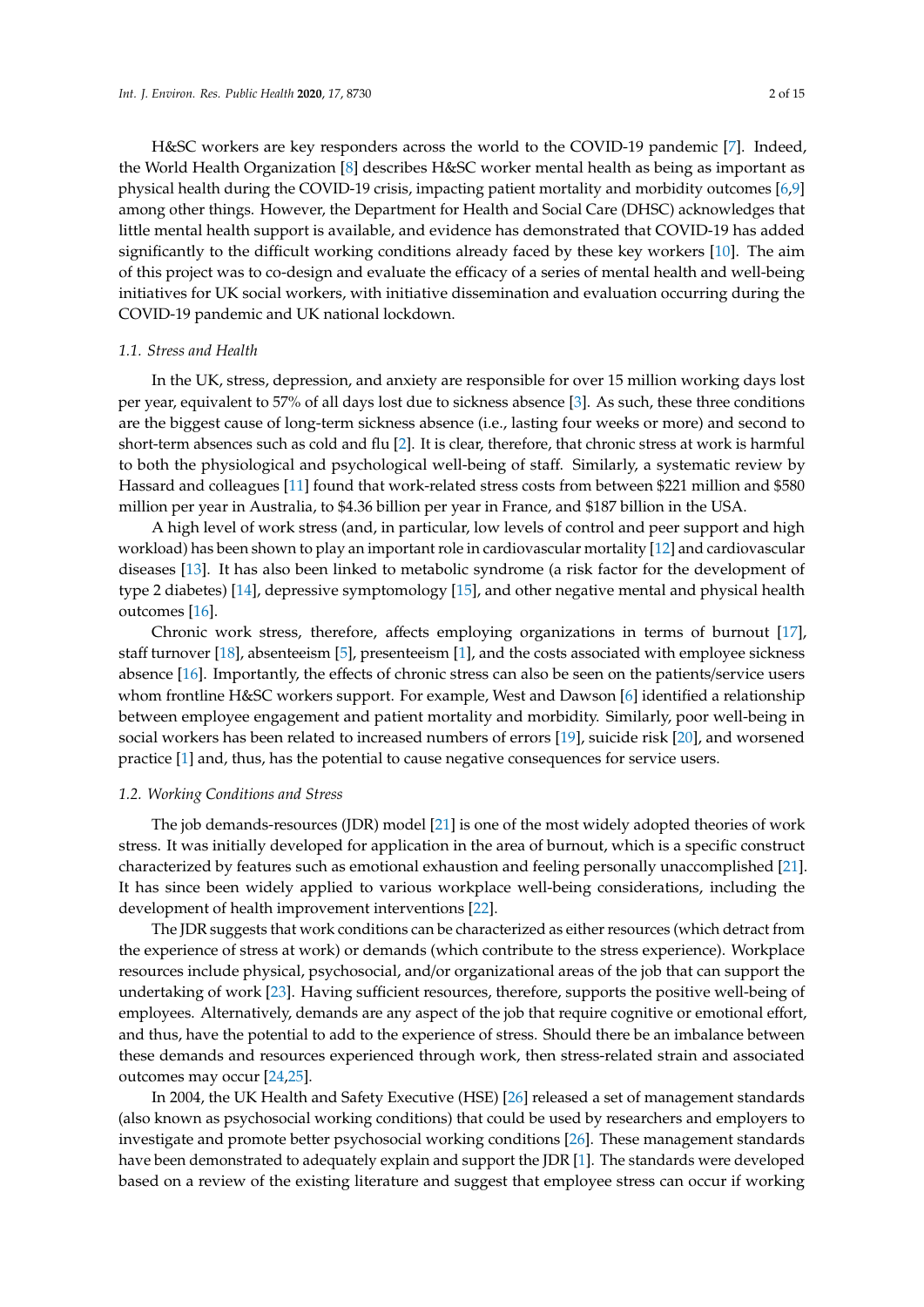conditions remain in a poor state for a chronic period of time [\[26\]](#page-13-14). The Management Standards' working conditions' model suggests that the psychosocial hazards that contribute toward the experience of stress can be categorized into seven distinct factors: demands, control, peer support, relationships, managerial support, role, and change [\[26\]](#page-13-14). The HSE also released a set of diagnostic tools (the Management Standards Indicator Tool, MSIT) so that organizations could be compared against national standards [\[26\]](#page-13-14), with Edwards and Webster [\[27\]](#page-13-15) providing UK-wide benchmark scoring for a short-form, 25-item version of the MSIT (HSE, UK).

The management standards approach, and MSIT, have been demonstrated to be predictive of psychological well-being and related work outcomes across a number of employment sectors such as social workers [\[1,](#page-12-0)[5\]](#page-12-4), the police [\[28\]](#page-13-16), and teachers [\[29\]](#page-13-17). Indeed, using the management standards approach, and MSIT, Ravalier [\[5\]](#page-12-4) demonstrated that UK social workers are exposed to worse working conditions than most other UK occupations, and work on average 11 h per week more than they are contracted to do.

#### *1.3. Child and Family Social Workers*

In the UK, social work is understood to be one of the most stressful occupations [\[5\]](#page-12-4). Indeed, the Health and Social Care sectors combined have the highest levels of stress sickness absence of all occupations [\[3\]](#page-12-2). Research has also demonstrated that social workers have among the worst working conditions of all occupations in the country, with working conditions as measured in the Management Standards worse than 90%–95% of the UK average, with these psychosocial working conditions subsequently influencing well-being, turnover intentions, and job satisfaction [\[5\]](#page-12-4).

Well-being is a particularly important focus for Child and Family social workers (C&FSWs). The role of the C&FSW is to work alongside other professionals in order to ensure that children receive the appropriate health, education, and care services [\[30\]](#page-13-18). C&FSWs, therefore, play a vital role in the lives of the families with whom they work. However, it has been shown that Child and Family social workers work on average 11 h more per week than they are contracted to—more than any other social work role [\[5\]](#page-12-4).

## *1.4. Aim and Research Questions*

Considering the difficulties highlighted concerning the mental health and well-being of UK social workers and the impact that chronically stressful working conditions can have on them, the aim of this project was to co-design, disseminate, and evaluate a series of stress management interventions with and for UK social workers.

**Research Question 1:** to co-design and disseminate a series of app- and toolkit-based mental health and well-being initiatives for UK social workers.

**Research Question 2:** to evaluate the efficacy of the initiatives via a pre- and post-intervention survey of working conditions and well-being.

**Research Question 3:** to evaluate efficacy of the interventions with post-intervention semi-structured interviews.

# **2. Methods**

#### *2.1. Design*

This paper reports the findings of a mixed-methods approach to the co-design, dissemination, and evaluation of a series of well-being initiatives for C&FSWs employed in seven local authorities (LA) based in the Midlands, South West, and North East of the UK. In the UK, the majority of social workers are employed within LAs [\[31\]](#page-13-19). LAs are public-sector organizations that are predominantly funded by central government via public taxation. The principal social worker (PSW) in each organization was approached by JR because of their geographic spread and because they represent either a rural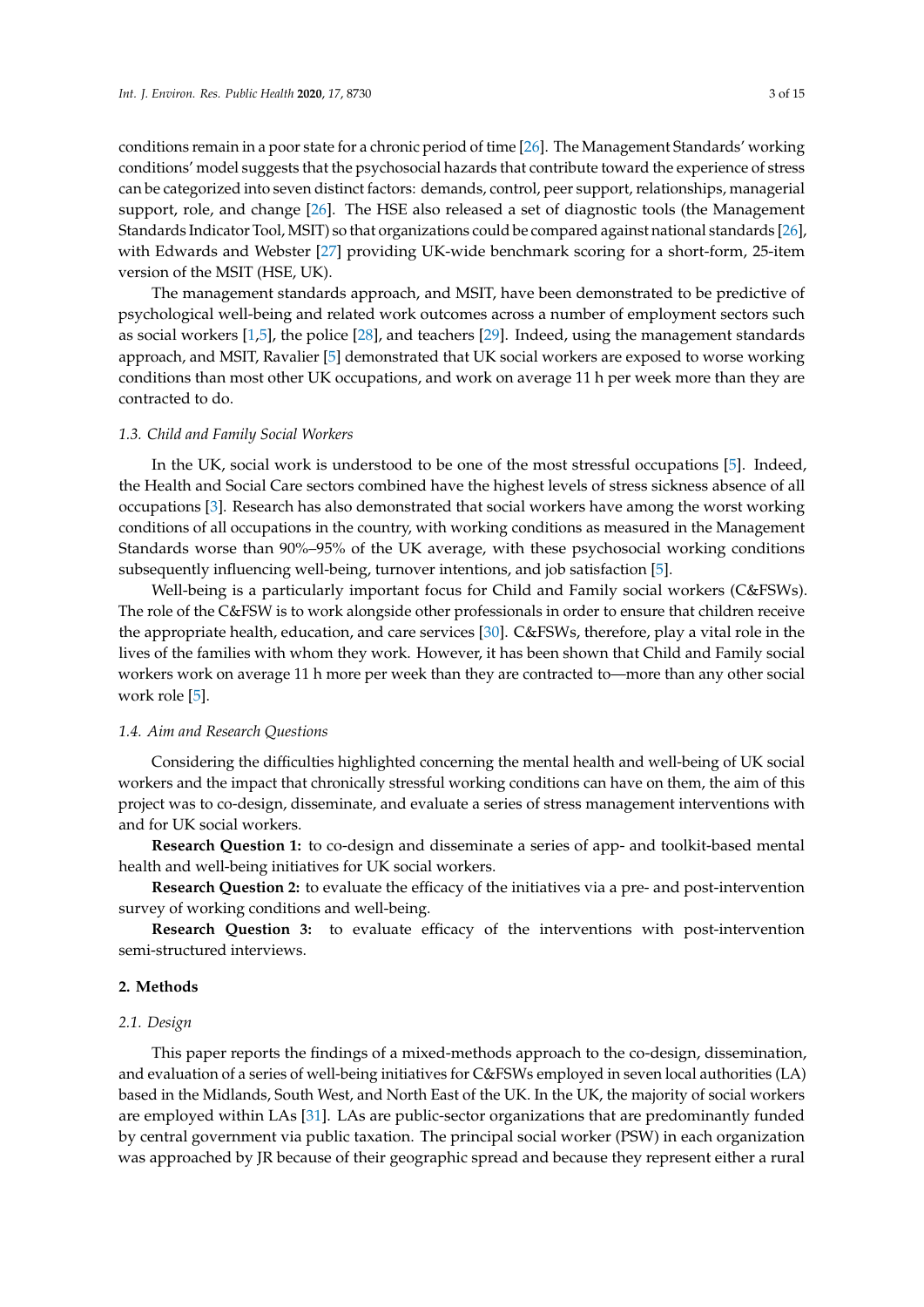(four LAs) or city (three LAs) locality. Ethical approval was gained from the Bath Spa University research ethics board. The ethical clearance code is: ESRCJR.

Figure [1](#page-3-0) below outlines the stages of data collection and intervention rollout across the project. There were five separate but interrelated sets of data collection. A baseline survey (January–February 2019) was conducted to set a baseline and allow post-intervention evaluation. Qualitative interviews (March 2019) and focus groups (April and May 2019) were undertaken in order to inform intervention development. Following development, six months were allowed for the rollout and bedding in of interventions [\[32\]](#page-13-20). Post-intervention surveys (February and March 2020) and interviews (March and April 2020) evaluated the efficacy of interventions and impact on health and well-being. All C&FSWs employed in each LA were invited to participate in each stage of the project via email. This was sent on behalf of the research team by the PSW. Participant informed consent was gathered within each distinct stage of the study.

<span id="page-3-0"></span>

**Figure 1.** Timeline and methodological steps of the project.

A Participatory Action Research (PAR) approach was taken in order to work with social workers in developing the well-being initiatives. PAR seeks to ensure that project beneficiaries play at least some part in the whole research process, meaning knowledge is co-created between researchers and participants [\[33\]](#page-13-21). Participants' knowledge and expertise in their own social situation was, therefore, used to develop well-being interventions to be disseminated through a smartphone app and associated well-being toolkit. Researchers, therefore, did not enter the research phase assuming that they knew which interventions should be put in place within organizations. Rather, they relied on the expertise and experience of those who were working in the intended job role [\[33\]](#page-13-21).

Interventions were developed through a series of interviews and related focus groups with C&FSW staff. Interviews allowed participants to outline interventions that could be provided through a smartphone app, which they would like to see available within their organization. Focus groups then allowed further exploration of these interventions, and steering group discussions put these into a workable and feasible structure.

# *2.2. Methods and Materials*

## 2.2.1. Qualitative Materials

The PAR process comprised of a number of separate but interrelated steps. A thematic, analytic framework was used to guide data collection and analytic processes [\[34,](#page-13-22)[35\]](#page-14-0). Firstly, a series of individual semi-structured interviews were undertaken in which all social worker professionals were invited via email. Interested parties were given information on this part of the study and formally consented. Each interview began with a reminder of ethical considerations and consent checking. The aim of the interviews was threefold: to identify the key everyday stressors in the role, to discuss and imagine the type of stress management intervention that could be put into place to alleviate some of these stressors, and to discuss the ways in which these could be presented through an app. Interview questions subsequently focused upon the difficulties associated with the social worker role (such as, 'Has your job become more or less manageable over the last 12 months or so?'), examples of best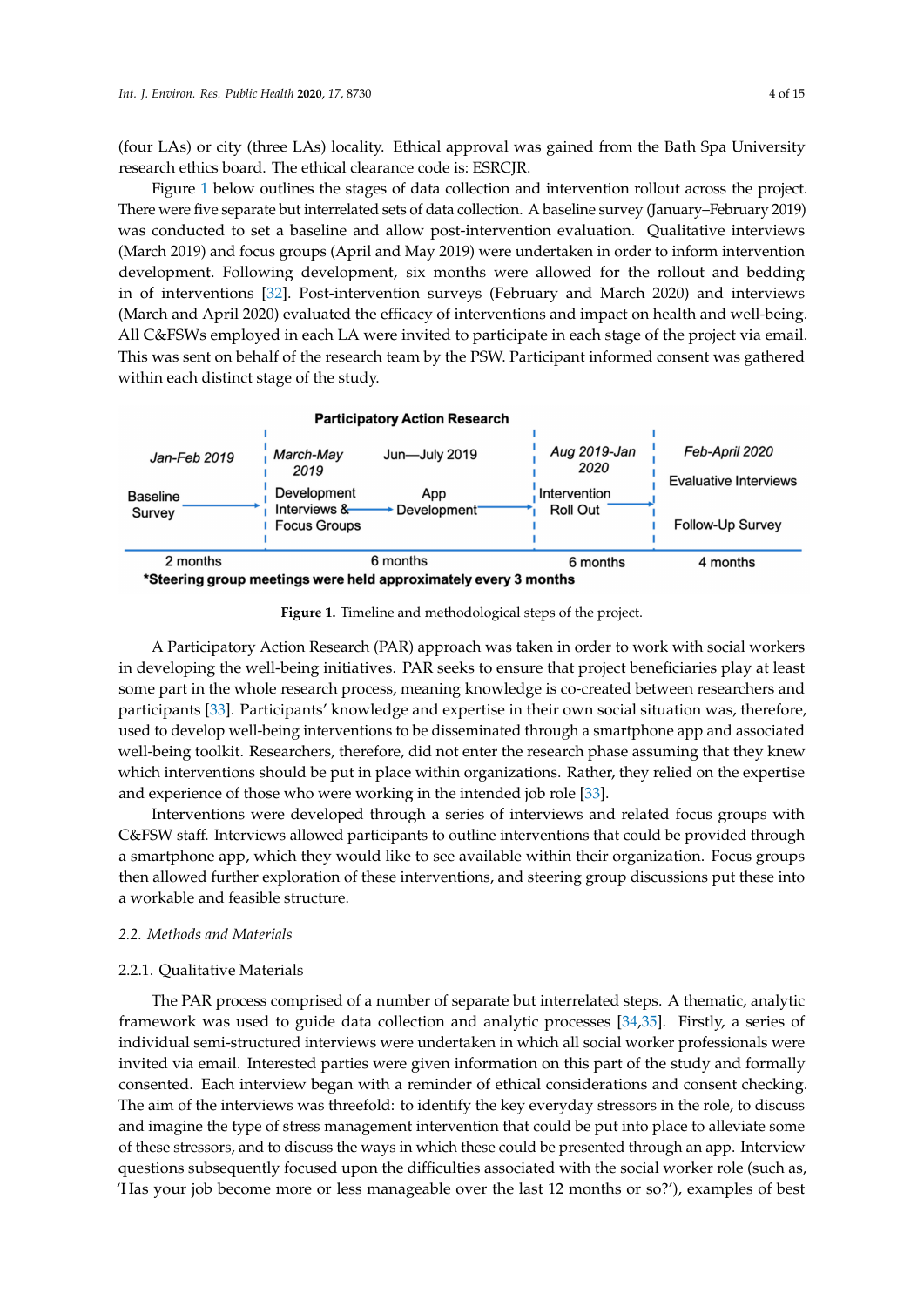practice mental health and well-being support they have experienced at work (for example, 'Can you give me some examples of the best support you have received for mental health in this or any other organization?'), and what support they would like to see put into place both in their organization and through the smartphone app and toolkit ('If you were rolling out new well-being support in your organization, how would you do it?').

Next, the aim of focus group discussions was to determine which of the stress management interventions to emerge from the interviews were feasible and workable within the project and interventions. Focus groups were run virtually, via the GoToMeeting online platform, with participants in each focus group being a mix of employment grades (all were social workers or social work team leaders), with each of the seven LAs represented in every focus group. Interviews and focus groups took place with an opportunity sample of individuals who were able to participate in both forms of data collection if they wished. Every focus group began by stating the group ground rules, followed by a series of questions based on the best practice findings from the semi-structured interviews, as well as space allowed for individuals to put forth and discuss newly emergent topics [\[36\]](#page-14-1).

Finally, steering group discussions were held every three to four months with senior social workers and colleagues from across the seven LAs who had an interest in colleague well-being. The aim of these discussions was to discuss the progress of the project, ensure collaborative relationships were ongoing, and to evaluate the feasibility of implementing initiatives within their organization. These discussions took place between at least one member of the research team and two organizational representatives from each LA (at least one senior social worker) at key points in the project to ensure successful design and delivery of interventions.

# 2.2.2. Instruments and Scales

A two-pronged approach to evaluation was undertaken: firstly, a pre- and post-intervention survey (collected via the Qualtrics.com online platform) and, secondly, a series of post-intervention semi-structured interviews. The survey consisted of the same measures, of working conditions and well-being, of demographics as pre-intervention. However, questions on frequency (and feedback) of app and toolkit usage were only asked in the follow-up survey.

Working conditions were measured using the MSIT, a 25-item tool that measures seven areas of the workplace (demands, control, management support, peer support, relationships, role, and change), with psychometric validity and reliability previously demonstrated [\[27\]](#page-13-15). Responses were given on a four-point scale, ranging from 1–5. Items for the demands' and relationships' dimensions were reverse-scored. Items were summed and higher scores equated to better working conditions.

Mental health and well-being were measured using the General Health Question (GHQ), 12-item version (GL Assessment, UK). The GHQ is a measure of general psychological health and can be used as a screening tool for psychological morbidity [\[37\]](#page-14-2). Responses were given on a four-point scale, ranging from 0 to 3. Scores were calculated using the simple Likert scoring method by summing the items. Possible scores could range between 0–36, with higher scores on the GHQ indicating worse well-being. Again, the GHQ has been shown to be valid and reliable for use in occupational settings [\[38–](#page-14-3)[40\]](#page-14-4). The MSIT and GHQ have been shown to be valid for use together in previous studies [\[41\]](#page-14-5). Cronbach's alpha was good (ranging between 0.7–0.9) for all scales, except the relationships' dimension of the MSIT.

The evaluative interviews aimed to provide feedback specifically about the app intervention. As such, interviews reported here were conducted with confirmed app users, and questions focused on what worked well with the app, what needed to be improved, and how such improvements could be achieved. The interview schedule was, therefore, exploratory in nature to investigate this topic.

## *2.3. Analytical Approach*

Qualitative interviews were analyzed using a data-driven Thematic Analysis (TA) approach. As a method of analysis, TA seeks to draw general themes from across semi-structured interviews (among other qualitative data techniques). It, therefore, allows the identification, analysis, description,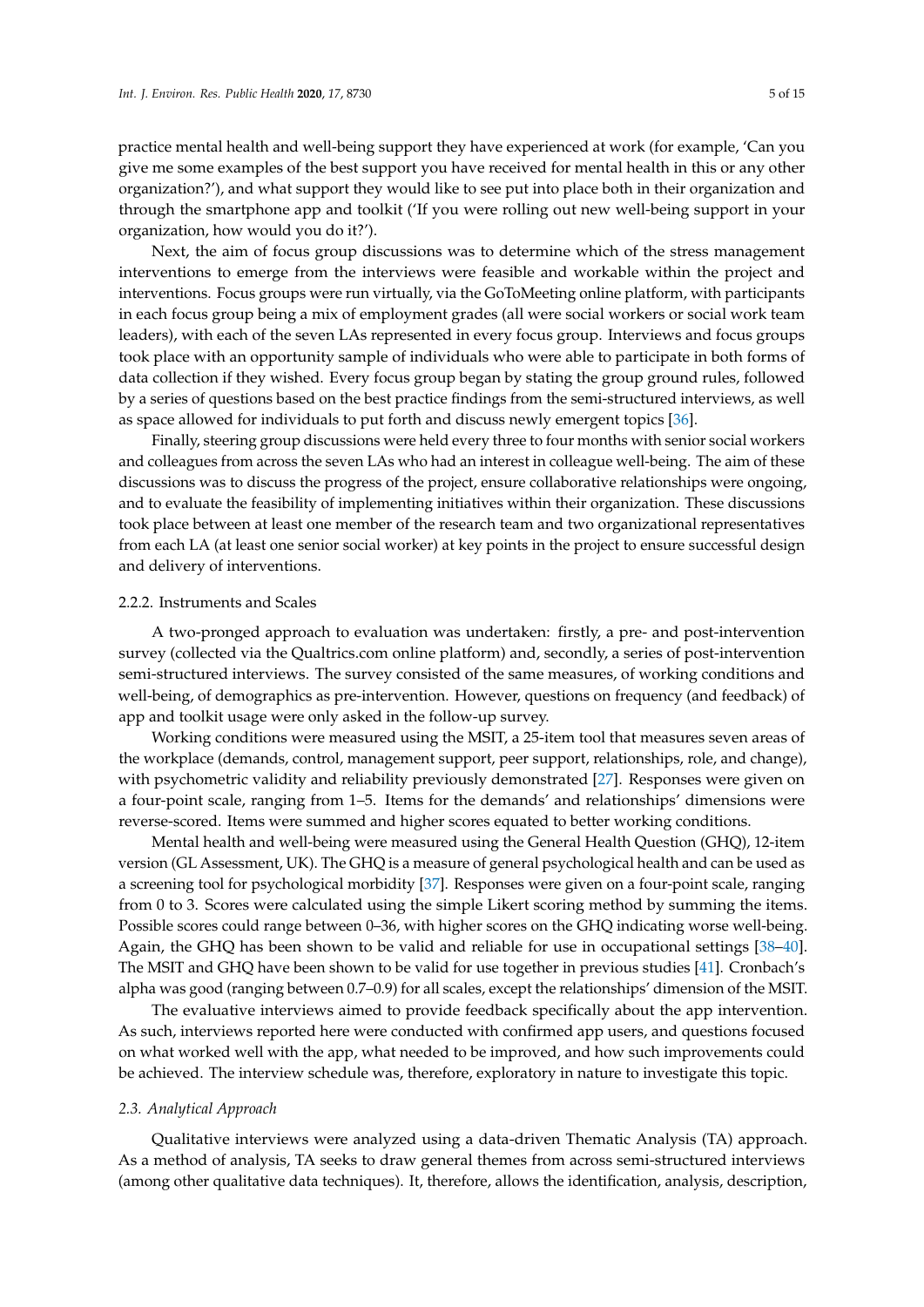and reporting of themes found across a series of interviews [\[42\]](#page-14-6). The six-step approach, advocated by Braun and Clarke [\[34](#page-13-22)[,35\]](#page-14-0), was taken to conduct analysis. For all qualitative data from both interviews and focus groups, audio recordings were transcribed verbatim then anonymized. Research team members immersed themselves in the data through repeated transcript readings and note taking, creating initial codes that organized the data into salient segments. Codes were combined to create broader themes. A pragmatic approach to theme development was taken. Therefore, findings from the pre-intervention interviews were focused on intervention development, and findings from the post-intervention evaluative interviews focused upon feedback on app usage. Iterative phases of data collection and analyses were undertaken until the researchers judged insights had been sufficiently captured, enabling exemplification of codes and themes.

Focus groups were analyzed and member checked during each session [\[36\]](#page-14-1). One member of the research team facilitated each discussion, with that member also noting all ideas and topics to emerge from the work on a virtual white board. The final 30 min of each session were subsequently kept solely for discussion of these topics that emerged through the group. This allowed member checking of ideas and approaches, and ensured that the initiatives to emerge from within the project were truly user-led.

Steering group discussions were neither recorded nor analyzed because the aim of the groups was to receive feedback from across each organization as to the latest steps and findings from the organizations. The steering groups, therefore, were important in assessing the feasibility of interventions, but were not a data collection or analysis approach in their own right.

Quantitative data was analyzed using IBM SPSS 22.0 (IBM, Armonk, NY, USA). A one-way, between-subjects' multivariate analysis of variance was carried out to assess the impact of the intervention on working conditions. The between-subjects' factor was comprised of three groups: working conditions in respondents pre-intervention and working conditions post-intervention in respondents who were aware of the app and those who were not aware of the app. The dependent variables comprised scores on seven measures of working conditions, all of which were dimensions of the MSIT. Assumptions of homogeneity of variance-covariance matrices and equality of variance were confirmed (with the exception of the relationships' dimensions), and moderate correlations were observed among the seven working conditions. Bonferroni correction was applied to take account of type 1 errors. Due to unequal group sizes, with significantly more respondents completing the pre-evaluation forms, we checked that results were consistent on smaller samples randomly selected for respondents completing the pre-evaluation forms.

## **3. Results**

#### *3.1. Intervention Development: Semi-Structured Interviews and Focus Groups*

A series of 19 individual semi-structured interviews were undertaken. This set of interviews lasted, on average, 40 min. The interviews were followed by four focus groups consisting of eight people and lasting 90 min each.

# *3.2. App*/*Intervention Contents*

The app was developed by social workers, for social workers, in each of the seven LAs. Therefore, the contents of the app were developed to be general enough to be applicable to all organizations, while certain sections were also tailored to the needs and offerings of individual organizations. Individuals could only sign into the app by selecting one organization (i.e., their employer) and inputting an organizationally specific password. This also meant that the app could be tailored to individual organizations through a web-based content management system. This allowed either the research team or an organizationally appointed representative to update the app for their own organization. This ensured app content could be regularly updated as needed. This was the same mechanism that allowed push notifications to be sent to all users. The app was developed by an external company (Finesse Management) and took approximately two months to develop.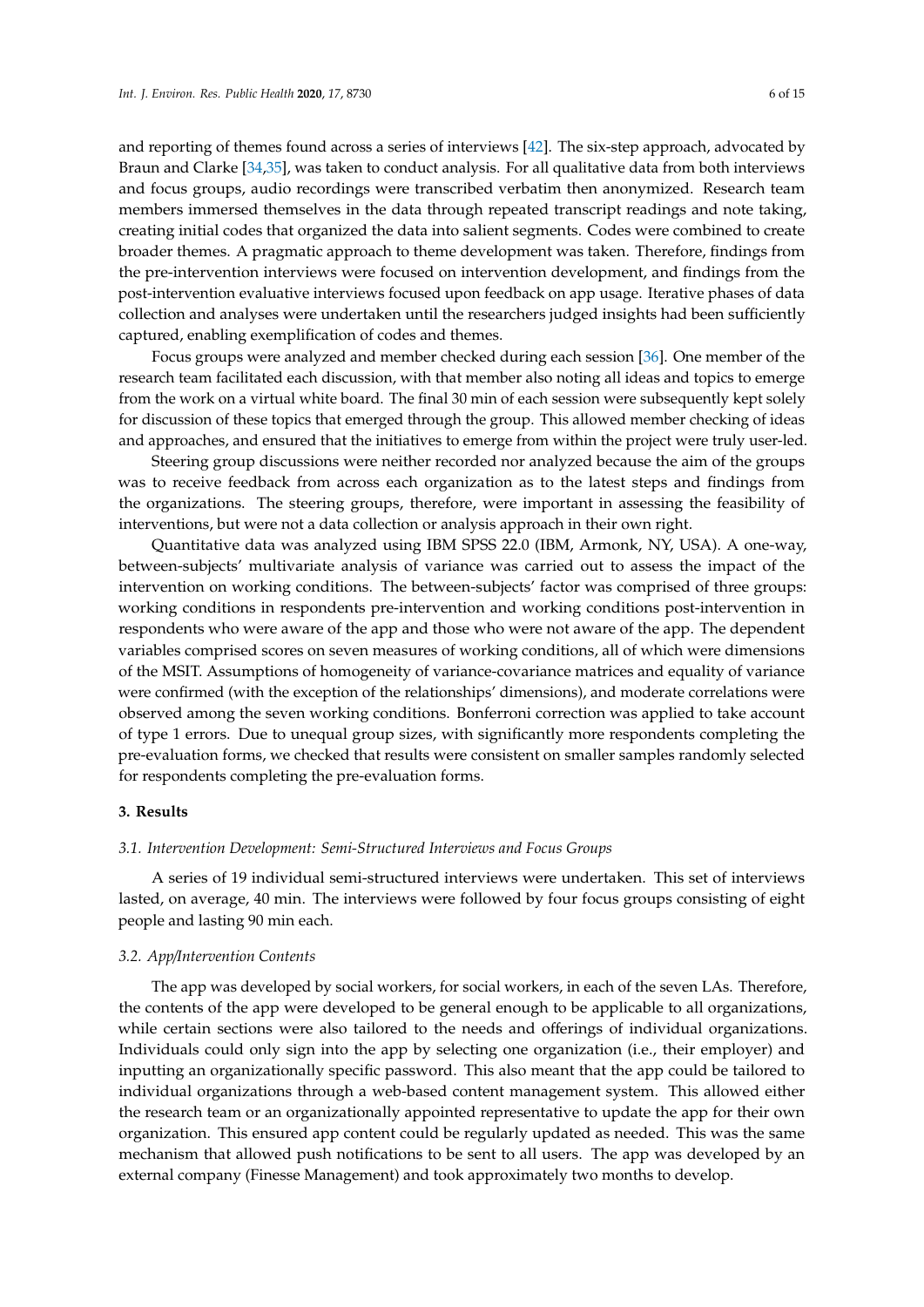After first password sign-in (this only needed to be done once), users were automatically taken to their organization's home page. This home page allowed users to select which part of the app/intervention they wanted to be directed to. Through interviews, respondents suggested that in social work there can exist a negative, blame culture ("i.e., [a non-social work professional apportioning] blame on me, which I was really unhappy with and took it above her", Interviewee 25). To attempt to redress this often negative culture, the top of the home page also contained a positive message about the work of social workers, taken from a dedicated Twitter account, in which social workers shared positive stories about their work.

The first major section of the app was psychoeducational in nature. Based on the UK HSE [\[43\]](#page-14-7) suggestions, it outlined '*Signs and Symptoms of Stress*' in themselves, colleagues, and wider teams. Linked to this was the suggestion that, should individuals experience any of these symptoms in themselves, or observe in others, they should refer to organizational sources of support such as occupational health or employee assistance programs. While some did recognize that they understood the signs and symptoms of stress in themselves ("Yeah I think I'm quite good at that. Like from the past I've seen people that got quieter. I only get quiet if I'm feeling stressed". Interviewee 3), others felt that they would be completely unaware if a colleague (or even themselves) were struggling ("To be honest I'd have no idea—I mean people always say that they're 'stressed' or 'a bit down'. When does this turn into a proper issue?" Interviewee 5). Therefore, this psychoeducational element of the app would help users to understand when either themselves or others were struggling and, thus, could be signposted toward organizational sources of support.

Through both interviews and focus groups, it was suggested that individuals knew that well-being-related events were available (e.g., conferences, workshops, training, exercise classes), but either did not know about them until too close to the event or did not know where the events were taking place ("Well, they could always get people to go into departments and saying right, advertising it and putting it out on bulletins or having it all in one place so we can see what's happening and when", Interviewee 3). The app, therefore, had an '*Events*' page that was regularly updated for each organization, as well as push notifications sent to users 72 h prior to any event starting. This meant that all events related to well-being could be advertised in one place, and app users could find information about each event through the app.

A lack of bottom-up communication was also described across the qualitative data collection. Respondents described consultations often seeming as a tick-box exercise, and that when they did respond to management request for input, they were often not responded to ("Not having that space to be heard", Interviewee 13). To improve upon this, individuals could send (anonymous, if preferred) messages through the app directly to management in their organization regarding how their role or organization could be improved. Management then responded to at least three suggestions each month in their all-staff newsletters, outlining why they had (or had not) acted upon any received feedback and suggestions.

Finally, app users who were struggling with their own mental health and/or well-being due to work, could access a dedicated Vocational Rehabilitation Assistant (VRA). Respondents acknowledged that organizational occupational therapy was an important resource, but it often took time to be able to access it due to a lack of funding: "I think OT [Occupational Therapy] is so necessary to get support in a timely and safe way but not enough resources are given to occupational therapy" (Interviewee 24). The VRA is a trained occupational therapist and, when contacted, sought to work with individual employees and their managers to support the employee to remain in the workplace. Due to GDPR (General Data Protection Regulation) and ethical considerations, the number of self-referrals to the VRA is unknown (and were not asked about in the evaluative portions of the project), but interventions would have included changes to working practices, changes to the working environment, and reducing the number of days worked to support psychological recovery.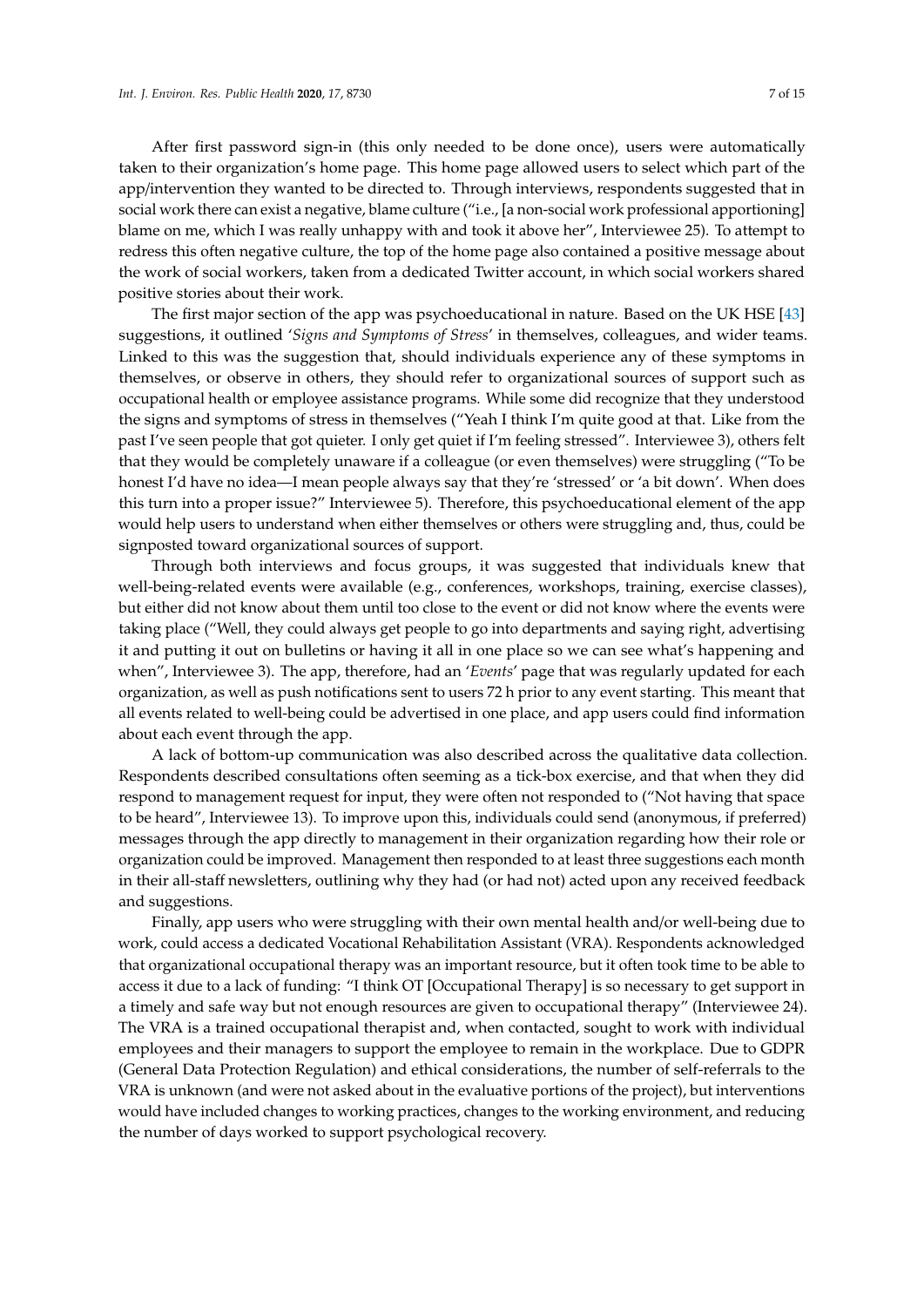## *3.3. Intervention Implementation*

Following focus groups, the developed interventions were refined in accordance with the feedback provided and latterly brought to the steering group for additional feedback. As a result, additional changes were made to the interventions, which made them more suitable for each individual participating organization, such as the development of an app 'storyboard'. This storyboard outlined what pages of the app should look like and, importantly, the interactivity/functionality of the app. This storyboard formed the design basis for the app developer in creating the HOW (Healthier Outcomes at Work) Social Work app. The app was available for use on Android and Apple devices.

The app was disseminated across the seven LAs via a number of all-staff emails and newsletters and promotional events, with these differing strategies aimed at explaining the use/utility of the app, giving a series of light-touch training sessions and, ultimately, encouraging the download and use of the app. First of all, the research team designed a number of promotional posters and fliers. These were delivered to each organization and requested that they were placed in communal areas. Furthermore, a number of business card-sized materials was printed. These were handed out during team meetings and as part of induction packs for new staff. A QR code was present on each type of promotional material that would allow participants to download the app onto their personal smartphones. At least three lunch events were also held in each LA during the first two months of intervention launch. This helped to raise awareness of the app and provide informal training sessions on use. Principal social workers were also given instructions as to how to train others within the organization to use the app. By April 2020, there were 483 individual downloads of the app (meaning 29% of available social workers downloaded it). However, due to GDPR considerations, no other data was collected regarding the usage of the app.

#### *3.4. Interventional Evaluation*

#### 3.4.1. Pre- and Post-Surveys

Results are presented on evaluations completed pre and post across five local authorities; usable survey responses obtained pre-intervention were 503 and post-intervention were 154. Of those completing the post evaluation survey 56 (36%), respondents reported being aware of the HOW app. Table [1](#page-8-0) provides mean and benchmark scoring for the MSIT and GHQ.

A one-way, between-subjects' ANOVA was conducted to examine differences in the GHQ between respondents completing the pre-evaluation form and respondents who were aware or not aware of the HOW app following implementation of the intervention. Overall, there were significant differences in well-being between the three groups (F  $(1, 2) = 4.355$ ,  $p = 0.013$ ). Bonferroni post hoc tests revealed significant differences between groups; well-being was significantly worse for respondents who were not aware of the HOW app in comparison with respondents completing the pre-evaluation forms  $(p = 0.026)$  and those completing the post-evaluation forms post-intervention  $(p = 0.027)$ . Results were consistent when the sample for the pre-intervention respondents was limited to 200 respondents.

A one-way, between-subjects' MANOVA was conducted to examine changes in working conditions between respondents completing the pre-evaluation form and post-intervention in respondents who were aware or not aware of the HOW app. There was a significant difference between the three groups on the combined dependent variable 'working conditions' (F  $(14, 1266) = 2.116$ ,  $p = 0.009$ ; Wilk's Lambda = 0.955). Analysis of each individual-independent variable, using a Bonferroni adjusted alpha level of 0.007, showed that there was a significant difference in the working condition 'change' between the three groups (F  $(2, 639) = 9.040$ ,  $p < 0.001$ ). Post hoc tests revealed those who were aware of the app post-intervention reported significantly more control over changes in their organization compared with respondents pre-intervention  $(p < 0.001)$  and those who were not aware of the app post-intervention ( $p = 0.032$ ). There were no significant differences between groups for the other working conditions. Results were consistent, though there was only a trend for the overall model, when the sample for the pre-intervention respondents was limited to a smaller sample.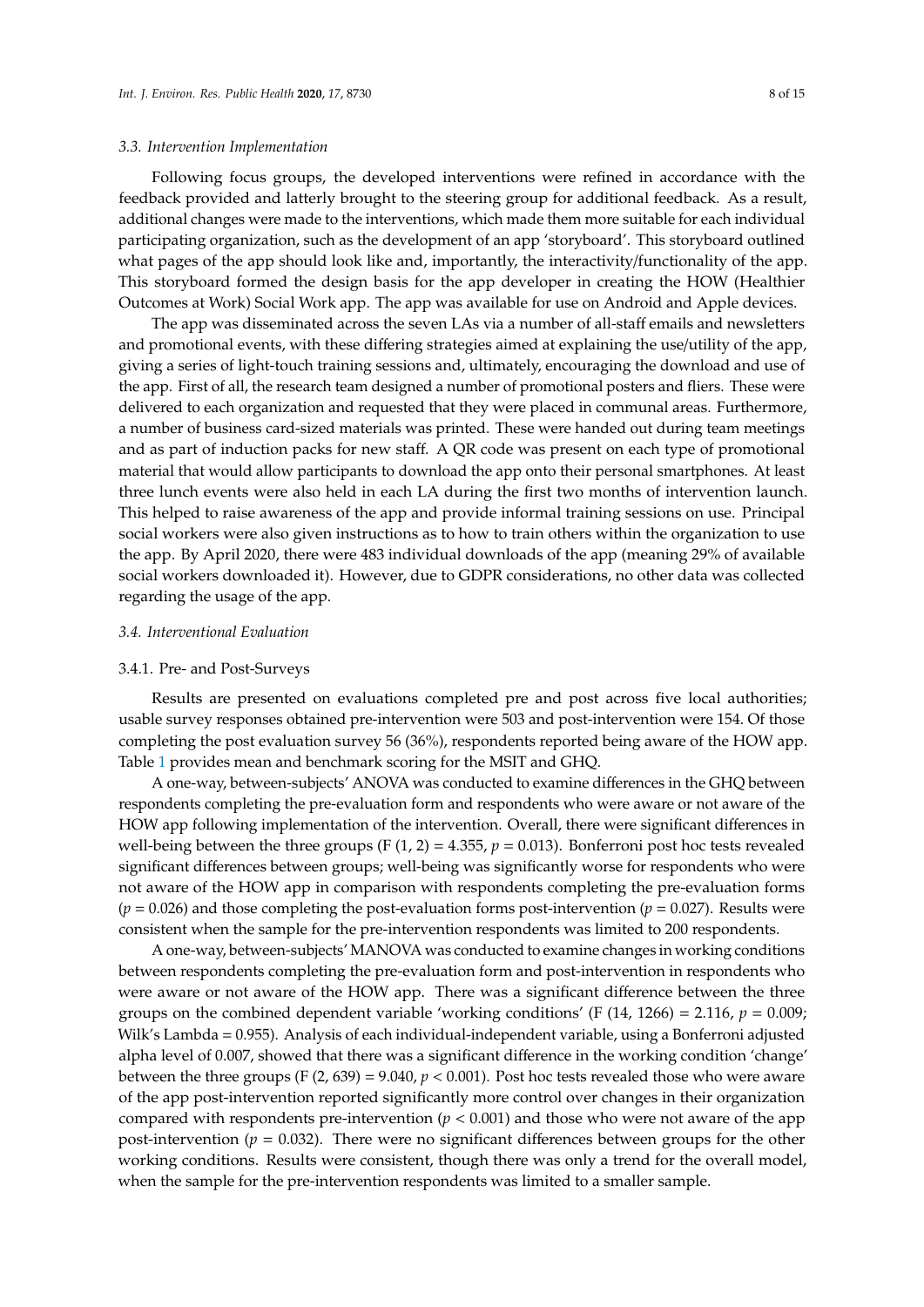Percentile scoring compares the scoring of the working conditions against UK national averages. Several working conditions (demands, control, relationships, role, and change) were worse for Social Workers compared with the national average. Following the intervention, working conditions were improved for these conditions in respondents who were aware of the HOW app.

| Variable                  | <b>Baseline or Follow-Up</b>          | Mean (SD)    | Percentile       |
|---------------------------|---------------------------------------|--------------|------------------|
| <b>MSIT</b>               | Time 1 Baseline                       | 3.66(0.55)   | 50th             |
|                           | Time 2 Follow-up aware of HOW-APP     | 3.88(0.45)   | 95th             |
|                           | Time 2 Follow-up not aware of HOW-APP | 3.70(0.52)   | 50th             |
| Demands                   | Baseline                              | 3.17(0.85)   | 10th             |
|                           | Follow-up aware of HOW-APP            | 3.49(0.78)   | 50th             |
|                           | Follow-up not aware of HOW-APP        | 3.21(0.88)   | 10th             |
| Control                   | Baseline                              | 3.48(0.70)   | 50th             |
|                           | Follow-up aware of HOW-APP            | 3.66(0.63)   | 75th             |
|                           | Follow-up not aware of HOW-APP        | 3.46(0.70)   | 50th             |
| <b>Managerial Support</b> | Baseline                              | 3.72(0.85)   | 75th             |
|                           | Follow-up aware of HOW-APP            | 4.02(0.72)   | 95th             |
|                           | Follow-up not aware of HOW-APP        | 3.89(0.70)   | 95th             |
| <b>Peer Support</b>       | Baseline                              | 4.04(0.63)   | 95th             |
|                           | Follow-up aware of HOW-APP            | 4.17(0.49)   | 95th             |
|                           | Follow-up not aware of HOW-APP        | 4.08(0.59)   | 95th             |
| Relationships             | Baseline                              | 4.39(0.72)   | 50th             |
|                           | Follow-up aware of HOW-APP            | 4.33(0.88)   | 50th             |
|                           | Follow-up not aware of HOW-APP        | 4.31(0.86)   | 50th             |
| Role                      | Baseline                              | 4.05(0.70)   | 25 <sub>th</sub> |
|                           | Follow-up aware of HOW-APP            | 4.27(0.62)   | 75th             |
|                           | Follow-up not aware of HOW-APP        | 4.08(0.64)   | 25 <sub>th</sub> |
| Change                    | Baseline                              | 2.92(0.86)   | 25 <sub>th</sub> |
|                           | Follow-up aware of HOW-APP            | 3.42(0.79)   | 90th             |
|                           | Follow-up not aware of HOW-APP        | 3.04(0.77)   | 50th             |
| <b>GHQ</b>                | Baseline                              | 15.35(6.45)  | N/A              |
|                           | Follow-up aware of HOW-APP            | 14.43 (6.67) |                  |
|                           | Follow-up not aware of HOW-APP        | 17.39 (6.81) |                  |

<span id="page-8-0"></span>**Table 1.** Descriptive statistics and percentile scoring for the seven working conditions and the General Health Questionnaire.

Percentile scoring based on comparison with UK national average, according to Edwards and Webster [\[27\]](#page-13-15). Higher scoring is indicative of better outcomes.

# 3.4.2. Evaluative Interviews: Working Well

The aim of the semi-structured evaluative interviews was to understand individual social worker feedback upon usage of the app. Fifteen evaluative interviews, lasting on average 29 min each, were undertaken, although six interviewees had not heard of and/or used the app, and these results reflect upon the nine who did. Iterative rounds of data collection and analysis were conducted, with interviewing continuing through to saturation point within which no new themes were created [\[44\]](#page-14-8).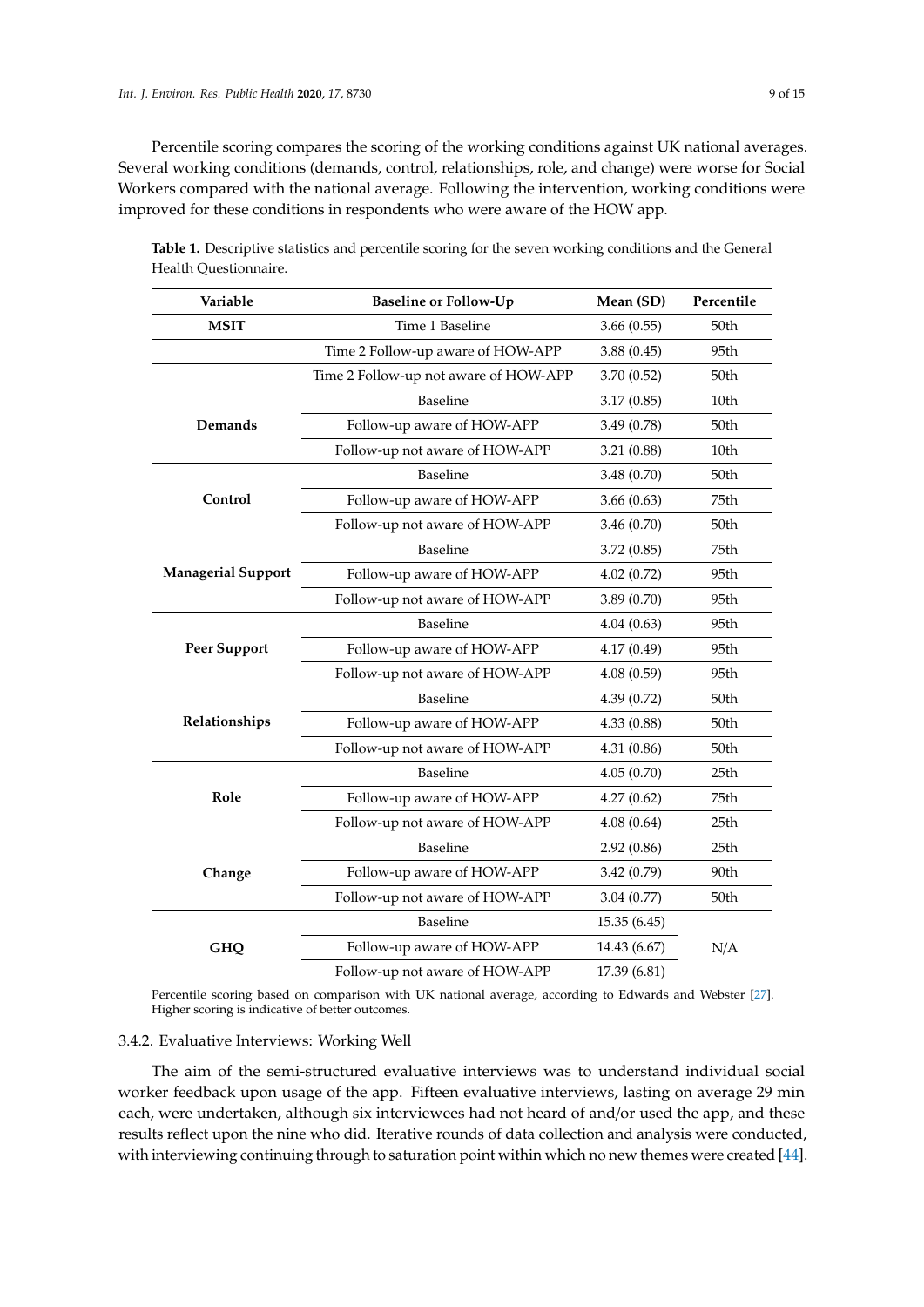For those who did use the app, it was found to be a one-stop shop for everything well-being-related within their organization, thus, a huge advantage. Prior to the project (and, therefore, use of the app), there was no one place in which they could go to find out what could be done to support their well-being and, importantly, what was currently being done to maintain positive health and well-being. Until this point, most well-being-related information was held on organizational intranets. However, these intranets were only accessible while at work on premises, which meant accessing support outside of work could be difficult (although, it was noted that the employee assistance programs were always available for use, regardless of place of access): "it's always this thing where there are events and stuff happening but we either can't get to them or by the time we hear about them it's too late, so it's good to have it all in one place" (Interviewee 5).

Similarly, the communication function within the app was particularly useful for individuals. They liked receiving information through the app via push notifications and being able to log into the app to see the latest information and news: "it's good to see when and where things are happening" (Interviewee 10). Furthermore, individuals were able to either anonymously (or not, if preferred) provide feedback to management on anything regarding their job, role, or overall organization. Senior management within organizations would then respond to two or three pieces of this feedback submitted via the app in organizational-wide newsletters each month. This meant that not only was the app useful for providing information, but it also allowed individuals to have their say on how things could be improved for them, their team, and, ultimately, their service users: "so often we have consultations and discussions and then nothing never happens. At least this way if we did send stuff up we know we've been listened to, even if it's not used." (Interviewee 9).

#### 3.4.3. Needing Improvement

There were some areas for improvement that came through the semi-structured interviews. First of all, the dissemination strategy could be improved. For example, many employees had smartphones and tablets that were provided by their employing organization. Due to IT security measures, often individuals could not download the app themselves onto their work phones: "we just don't have admin rights, so can't download things on our work phones" (Interviewee 4). We should, therefore, have worked more closely with organizational IT departments to ensure that the app was rolled out and installed onto all staff smartphones. Additionally, there should have been more dissemination of the project, app, and toolkit across team meetings, for example: "these are the kind of things that need to be raised in team meetings, more kind of, 'This isn't a choice, this needs to happen'" (Interviewee 2).

A second issue related to the VRA. Many liked the idea of having access to a dedicated, virtual, and independent VRA. However, because it was a completely new innovation within each of the organizations, it was met with a level of skepticism as it had not been seen or used before. For example, interviewees wondered whether the VRA was truly independent of their organization, their occupational health system, and/or their employee assistance program: "The Vocational Rehab person was a good idea, but talking to colleagues we weren't sure how independent they were, so didn't want to use them. Like, would they go back to our bosses like Occy [occupational] Health do?" (Interviewee 11). Again, with greater awareness of the app and its contents, much of this skepticism would be overcome. As such, while we do not know the number of users of the VRA (GDPR and anonymity considerations meant that contact was strictly kept between the individuals and the rehabilitation assistant), we can safely assume that there would have been a greater take-up of this expertise had it been promoted more widely and more thoroughly for longer.

#### **4. Discussion**

#### *4.1. Findings*

The aim of this project was to work with social workers from LAs across the UK to co-create, implement, and evaluate a series of mental health and well-being initiatives via a smartphone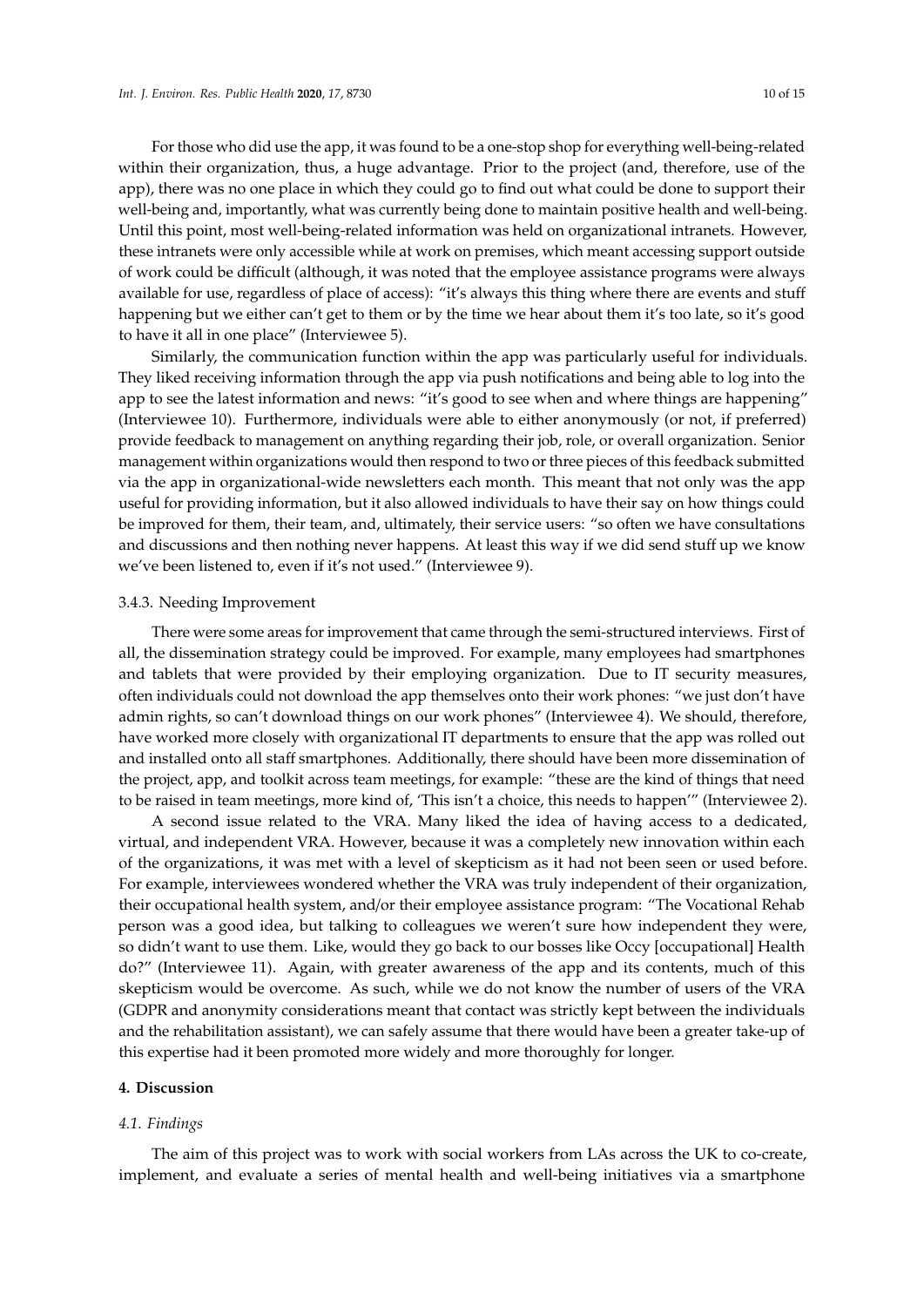application. Through the co-creative process (semi-structured interviews and focus group discussions with frontline staff and steering group discussions with senior organizational representatives), a number of psychoeducational, communication, information-sharing, and individual well-being interventions were developed and implemented across the participating social work-employing LAs.

Psychoeducational approaches (i.e., approaches that seek to improve acquisition of knowledge, competencies, and skills) have been demonstrated to be impactful as stress-reduction techniques [\[45\]](#page-14-9). Two distinct psychoeducational approaches were developed within this project. The first, accessible through both the app and toolkit, outlined the signs and symptoms of stress and poor psychological well-being, as well as organizational support mechanisms (such as occupational health and employee assistance program) for those who identify signs and symptoms either in themselves or others.

A second psychoeducational approach was the sharing of well-being-related events that are offered through the LA. Research has demonstrated that organizations that have a transient or geographically diverse workforce (such as social workers who are based outside of the main organization and social workers who are often out on visits to vulnerable service users and families) often struggle to share the well-being events that are available for their employees (e.g., [\[36\]](#page-14-1)). Through the app, therefore, users were notified using a dedicated events page and push notifications as to all new well-being events that occurred within their organization.

Communication (both top-down and bottom-up strategies) is often described as a distinct organizational stressor in H&SC [\[46\]](#page-14-10). Therefore, improving communication has the potential to improve both working conditions and psychological well-being. The app allowed individuals to (both anonymously and non-anonymously) feed improvements to organizational procedures and job roles to senior management. These suggestions would also see senior management respond to a selection of these suggestions and respond via all-staff communications, thus enabling both top-down and bottom-up communication strategies.

Finally, the app provided access to a trained and dedicated VRA. The VRA could be contacted through the app to support those at risk of stress-related work attrition and mental health-related sickness absence by providing job-related skills' support, changes to the work environment, and other occupational coaching [\[47\]](#page-14-11). A vocational advice service has been demonstrated to be useful in MH and musculoskeletal cases [\[48\]](#page-14-12). We could not, however, determine the efficacy of use or how widely the VRA was used because of data-protection and ethical considerations.

Pre- and post-intervention surveys demonstrated that across the life of the project, the way in which change is communicated within the organization was significantly improved for those who used the app post-intervention. While we cannot definitely determine that these changes were due specifically to the current project, the specific interventional focus on communication improvements likely played an important part. However, while no significant improvements were found in six of the remaining working conditions or well-being, comparison of percentile scoring showed improvements between baseline survey respondents and those at follow-up who were aware of and used the app. As such, these improvements were found in the working conditions of demands, control, managerial support, and role. Although well-being did not significantly reduce following use of the app, well-being was worse for those who were not aware of the app versus respondents completing the pre-evaluation forms and those completing the post-evaluation forms post-intervention. More research is needed to determine if well-being and working conditions improve following use of the app with a larger sample and matched participants over time.

Qualitative interviews that were aimed at listening to the improvements and positives associated with the app and toolkit found the psychoeducational and communication elements of the app particularly helpful. Therefore, the app being a 'one-stop shop' for all well-being offerings available through the organization and a single source demonstrating when and where all well-being-related events were happening were deemed particularly useful. This is similar to Ravalier et al. [\[36\]](#page-14-1), who found through an Appreciative Inquiry methodological approach to developing well-being initiatives, that organizations that are geographically spread (such as local council, health, and social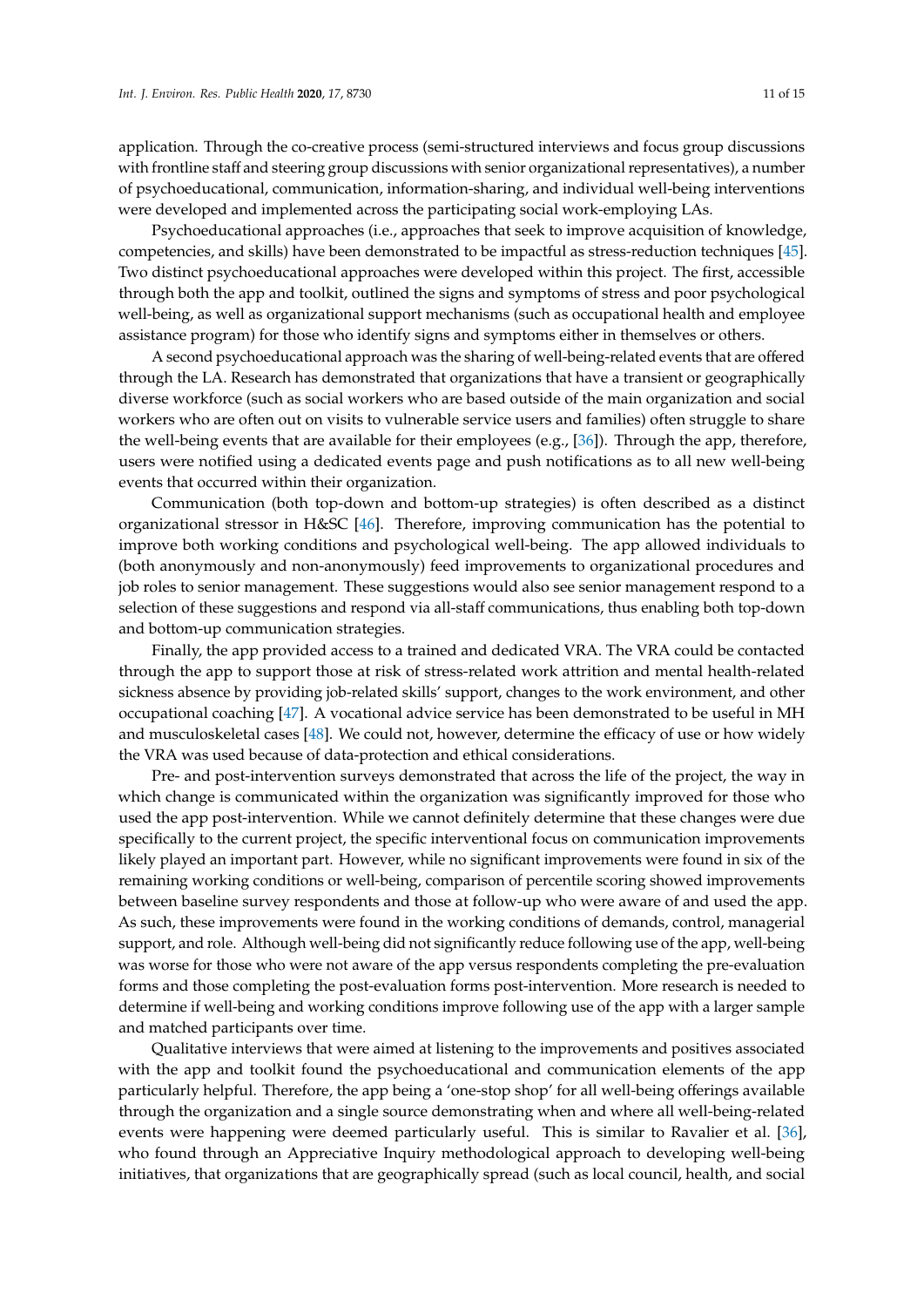care organizations) found it difficult to share information about well-being events that were happening across different geographical areas. However, the dissemination strategy could be improved to widen possible take-up and participation with both the study, app, and toolkit. This could also improve the trust and acceptance of the VRA's role as an impartial and external part of the project. This could be improved by members of the research team embedding themselves into participating organizations, and thus becoming 'insiders' while maintaining the role of the researcher [\[49\]](#page-14-13).

## *4.2. Limitations and Strengths*

There are a number of limitations associated with this project. Firstly, it cannot be ascertained that this project alone led to significant improvements in working conditions and well-being. Organizational interventions are complex, and a pre-intervention post-intervention survey does not take all of these factors into account. Relatedly, a non-randomized, non-matched pairs, and non-Randomised Control Trial methodology undertaken within this project means that it could not be determined that any changes (or, indeed, a lack of changes) in working conditions and well-being were due to the interventions co-developed with social workers. An important limitation to consider within this project is the worldwide COVID-19 pandemic, which began to take hold partway through the project, with the whole of the UK in lockdown and working from home, although some social workers had to continue work at least part-time from their main place of work. This would likely have had some impact on results and post-intervention responses. For example, a self-selecting sample may have meant that those who required the most support were those who completed post-intervention data collection or, vice versa, those who undertook the post-intervention survey had adequate levels of psychosocial health and working conditions. Furthermore, no attempts were made to determine the efficacy of the VRA. Due to data protection and ethical considerations, no data were collected regarding the VRA's work within the project or the impact that this work had on the individuals that they worked with.

There are some strengths with respect to this project, too, however. First of all, the project was co-designed with social workers in order to support their own psychological health and well-being. Relatedly, the interventions developed were shown to be applicable across organizations. Due to the differences in organizational type (e.g., rural versus city-based) and geographic location, it is likely, therefore, that the interventions are applicable beyond these organizations among the wider social work-employing LA organizations across the UK.

## *4.3. Future Research*

Building upon the strengths and limitations of the project, future research should look to and improve the evaluative approach taken and broaden the scope. Firstly, a randomized, controlled, waitlist trial, in which a selection of social work-employing LAs are randomly allocated to either an intervention group or control group as well as individual matching of responses across time, would support the determining of causality within the project. Furthermore, social workers are increasingly working away from the main organizational hub due to COVID-19 and, thus, may struggle to access organizational support structures and peer support. Therefore, a broadened app that incorporates both the psychoeducational components and an approach that improves peer support (for example, by developing an organizationally specific social media platform) could be particularly useful. Furthermore, by broadening the initiatives available to a nationwide set of approaches, we could support the whole social work community across the UK. The JDR has been demonstrated to be a useful model in the development of work-related psychological difficulties. Utility and inclusion of the JDR in future, long-term evaluation, focusing, therefore, on developing and evaluating interventions that act upon the demands and resources experienced at work, could be an important element of evaluation.

# **5. Conclusions**

In summary, over the past 18 to 24 months, we worked with colleagues from across a number of LAs from across different regions of England to develop a series of well-being initiatives for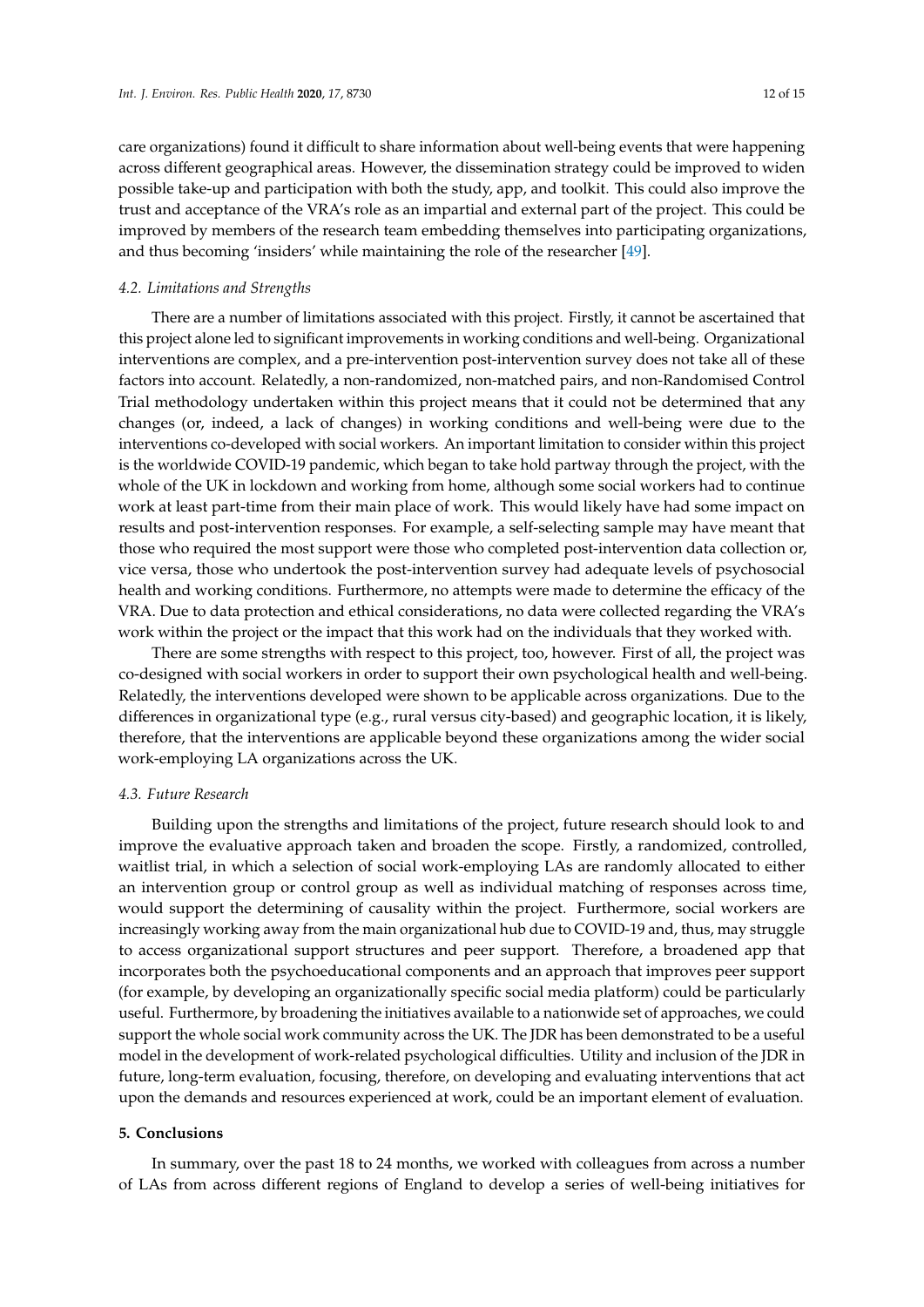social workers in these authorities. A series of individual interviews and focus group discussions were used to develop interventions that focused around psychoeducation (i.e., awareness of stress and mental health at work), awareness of well-being events, communication, and access to a VRA. Evaluation of the efficacy of the study was undertaken by a set of pre- and post-intervention surveys and post-intervention interviews. Findings suggested that organizational change communication was significantly improved across the project and there were improvements (although not statistically significant improvements) in five of the other working conditions measured.

This project has demonstrated that—despite a global pandemic (COVID-19) impacting proceedings—co-created well-being initiatives for the improvement of mental health and well-being of frontline social care workers have the potential to improve the working conditions of these key frontline workers.

**Author Contributions:** Each author played a significant part in either the funding award, project design, data collection and analysis, and/or writing of the paper. J.M.R. is lead author and played a part in each of the above steps. Likewise E.W. also played a key part in the above, with a focus on the qualitative data collection and analysis. N.S. played a key part in all of the above, with a focus on quantitative data analysis. O.C. played an important role in ensuring the day-to-day running of the project, qualitative data collection and analysis, and writing of the paper. M.L. was part of the grant award, some project management, and writing of the paper. P.W. conducted data sorting and analysis and writing of the paper. All authors have read and agreed to the published version of the manuscript.

**Funding:** This work was supported by the Department for Work and Pensions/Department for Health and Social Care Challenge Fund, award number 100038.

**Conflicts of Interest:** The authors declare no conflict of interest.

# **References**

- <span id="page-12-0"></span>1. Ravalier, J.M.; McFadden, P.; Boichat, C.; Clabburn, O.; Moriarty, J. Social worker well-being: A large mixed-methods study. *Br. J. Soc. Work* **2020**. [\[CrossRef\]](http://dx.doi.org/10.1093/bjsw/bcaa078)
- <span id="page-12-1"></span>2. Chartered Institute of Personnel Development. Health and Well-Being at Work. Survey Report. Available online: https://www.cipd.co.uk/Images/[health-and-well-being-at-work\\_tcm18-40863.pdf](https://www.cipd.co.uk/Images/health-and-well-being-at-work_tcm18-40863.pdf) (accessed on 18 July 2019).
- <span id="page-12-2"></span>3. Health and Safety Executive. Work-Related Stress, Anxiety or Depression Statistics in Great Britain. 2019. Available online: https://[www.hse.gov.uk](https://www.hse.gov.uk/statistics/causdis/stress.pdf)/statistics/causdis/stress.pdf (accessed on 10 October 2020).
- <span id="page-12-3"></span>4. Lloyd, C.; King, R.; Chenoweth, L. Social work, stress and burnout: A review. *J. Ment. Health* **2002**, *11*, 255–265. [\[CrossRef\]](http://dx.doi.org/10.1080/09638230020023642)
- <span id="page-12-4"></span>5. Ravalier, J.M. Psycho-social working conditions and stress in UK social workers. *Br. J. Soc. Work* **2019**, *49*, 371–390. [\[CrossRef\]](http://dx.doi.org/10.1093/bjsw/bcy023)
- <span id="page-12-5"></span>6. West, M.; Dawson, J.F. Employee Engagement and NHS Performance. Available online: https://www.kingsfund.org.uk/sites/default/files/[employee-engagement-nhs-performance-west-dawson](https://www.kingsfund.org.uk/sites/default/files/employee-engagement-nhs-performance-west-dawson-leadership-review2012-paper.pdf)[leadership-review2012-paper.pdf](https://www.kingsfund.org.uk/sites/default/files/employee-engagement-nhs-performance-west-dawson-leadership-review2012-paper.pdf) (accessed on 27 April 2020).
- <span id="page-12-6"></span>7. Department of Health and Social Care, COVID-19: Action Plan for Adult Social Care. Available online: https://[assets.publishing.service.gov.uk](https://assets.publishing.service.gov.uk/government/uploads/system/uploads/attachment_data/file/879639/covid-19-adult-social-care-action-plan.pdf)/government/uploads/system/uploads/attachment\_ data/file/879639/[covid-19-adult-social-care-action-plan.pdf](https://assets.publishing.service.gov.uk/government/uploads/system/uploads/attachment_data/file/879639/covid-19-adult-social-care-action-plan.pdf) (accessed on 24 April 2020).
- <span id="page-12-7"></span>8. World Health Organization. Mental Health and Psychosocial Considerations during the COVID-19 Outbreak. Available online: https://apps.who.int/iris/bitstream/handle/10665/331490/[WHO-2019-nCoV-MentalHealth-](https://apps.who.int/iris/bitstream/handle/10665/331490/WHO-2019-nCoV-MentalHealth-2020.1-eng.pdf)[2020.1-eng.pdf](https://apps.who.int/iris/bitstream/handle/10665/331490/WHO-2019-nCoV-MentalHealth-2020.1-eng.pdf) (accessed on 24 April 2020).
- <span id="page-12-8"></span>9. Huxley, P.; Mohamed, H.; Korer, J.; Jacob, C.; Raval, H.; Anthony, P. Psychiatric morbidity in clients of social workers: Social outcomes. *Soc. Psychiatry Psychiatr. Epidemiol.* **1989**, *24*, 258–265. [\[CrossRef\]](http://dx.doi.org/10.1007/BF01788968) [\[PubMed\]](http://www.ncbi.nlm.nih.gov/pubmed/2510319)
- <span id="page-12-9"></span>10. Department of Health and Social Care, Guidance: Health and Wellbeing of the Adult Social Care Workforce. Available online: https://www.gov.uk/government/publications/[coronavirus-covid-19-health-and-wellbeing](https://www.gov.uk/government/publications/coronavirus-covid-19-health-and-wellbeing-of-the-adult-social-care-workforce/health-and-wellbeing-of-the-adult-social-care-workforce)of-the-adult-social-care-workforce/[health-and-wellbeing-of-the-adult-social-care-workforce](https://www.gov.uk/government/publications/coronavirus-covid-19-health-and-wellbeing-of-the-adult-social-care-workforce/health-and-wellbeing-of-the-adult-social-care-workforce) (accessed on 22 October 2020).
- <span id="page-12-10"></span>11. Hasard, J.; Teoh, K.; Visockaire, D.; Dewe, P.; Cox, T. The cost of work-related stress to society: A systematic review. *J. Occup. Health Psychol.* **2018**, *23*, 1–17. [\[CrossRef\]](http://dx.doi.org/10.1037/ocp0000069) [\[PubMed\]](http://www.ncbi.nlm.nih.gov/pubmed/28358567)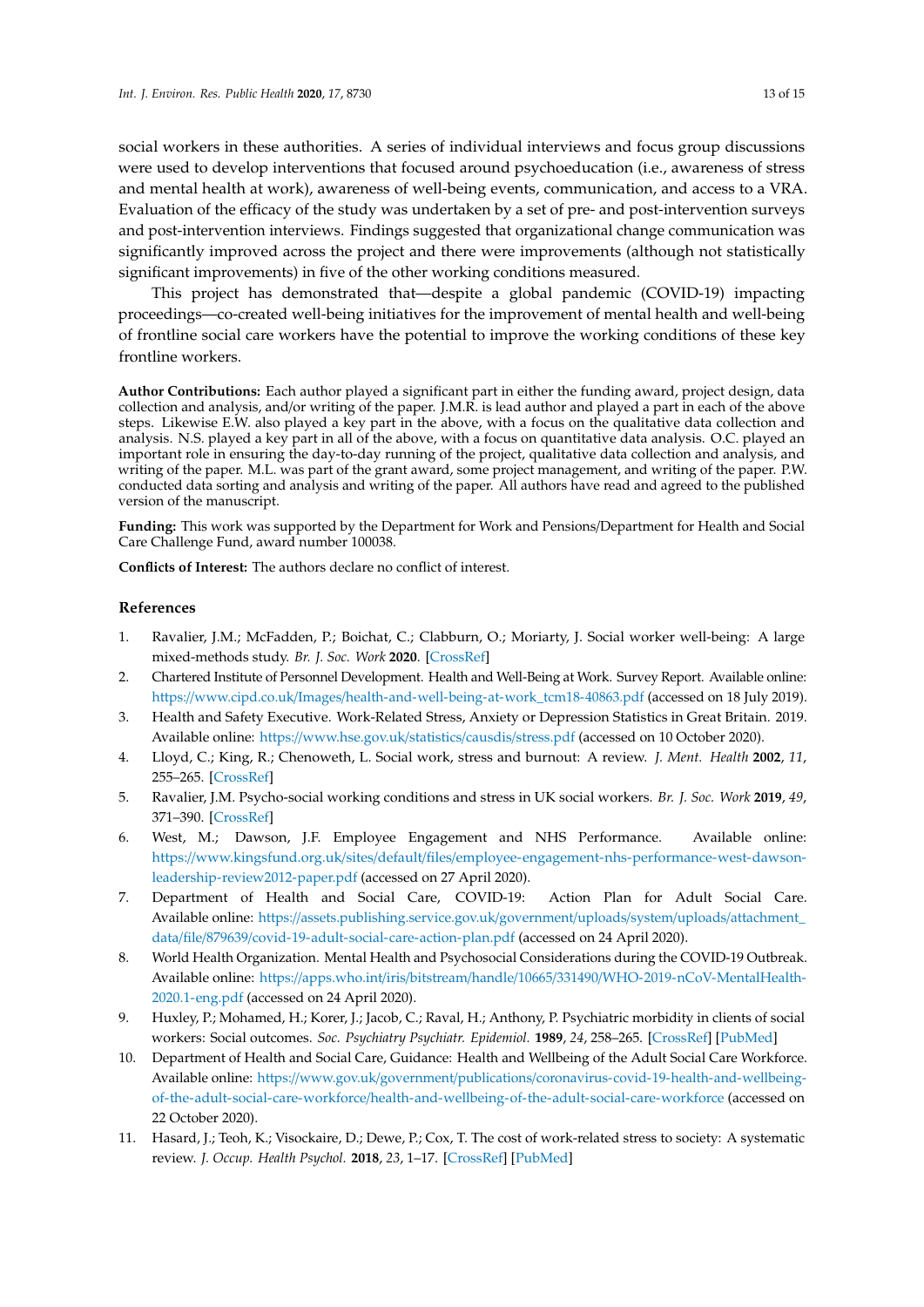- <span id="page-13-0"></span>12. Niedhammer, I.; Milner, A.; Geoffroy-Perez, B.; Coutrot, T.; LaMontagne, A.D.; Chastang, J.-F. Psychosocial work exposures of the job strain model and cardiovascular mortality in France: Results from the STRESSJM prospective study. *Scand. J. Work Environ. Health* **2020**. [\[CrossRef\]](http://dx.doi.org/10.5271/sjweh.3902) [\[PubMed\]](http://www.ncbi.nlm.nih.gov/pubmed/32436963)
- <span id="page-13-1"></span>13. Backe, E.-M.; Seidler, A.; Latza, U.; Rossnagel, K.; Schumann, B. The role of psychosocial stress at work or the development of Cardiovascular diseases: A systematic review. *Int. Arch. Occup. Environ. Health* **2012**, *85*, 67–79. [\[CrossRef\]](http://dx.doi.org/10.1007/s00420-011-0643-6)
- <span id="page-13-2"></span>14. Chandola, T.; Brunner, E.; Marmot, M. Chronic stress at work and the metabolic syndrome: Prospective study. *BMJ* **2006**, *332*, 521–525. [\[CrossRef\]](http://dx.doi.org/10.1136/bmj.38693.435301.80)
- <span id="page-13-3"></span>15. Steinhardt, M.A.; Smith Jaggars, S.E.; Faulk, K.E.; Gloria, C.T. Chronic work stress and depressive symptoms: Assessing the mediating role of teacher burnout. *Stress Health* **2011**, *27*, 420–429. [\[CrossRef\]](http://dx.doi.org/10.1002/smi.1394)
- <span id="page-13-4"></span>16. Cooper, C.; Dewe, P. Well-being—Absenteeism, presenteeism, costs and challenges. *Occup. Med.* **2008**, *58*, 522–524. [\[CrossRef\]](http://dx.doi.org/10.1093/occmed/kqn124)
- <span id="page-13-5"></span>17. Hall, L.H.; Johnson, J.; Watt, I.; Tsipa, A.; O'Connor, D. Healthcare staff wellbeing, burnout, and patient safety: A systematic review. *PLoS ONE* **2016**, *11*, e0159015. [\[CrossRef\]](http://dx.doi.org/10.1371/journal.pone.0159015) [\[PubMed\]](http://www.ncbi.nlm.nih.gov/pubmed/27391946)
- <span id="page-13-6"></span>18. Hogh, A.; Hoel, H.; Caneiro, I.G. Bullying and employee turnover among healthcare workers: A three-wave prospective study. *J. Nurs. Res.* **2011**, *19*, 742–751. [\[CrossRef\]](http://dx.doi.org/10.1111/j.1365-2834.2011.01264.x) [\[PubMed\]](http://www.ncbi.nlm.nih.gov/pubmed/21899627)
- <span id="page-13-7"></span>19. Vinnerljung, B.; Hjern, A.; Lindbald, F. Suicide attempts and severe psychiatric morbidity among former child welfare clients—A national cohort study. *J. Child Psychol. Psychiatry* **2006**, *47*, 723–733. [\[CrossRef\]](http://dx.doi.org/10.1111/j.1469-7610.2005.01530.x) [\[PubMed\]](http://www.ncbi.nlm.nih.gov/pubmed/16790007)
- <span id="page-13-8"></span>20. Eklof, M.; Torner, M.; Pousette, A. Organizational and social-psychological conditions in healthcare and their importance for patient and staff safety. A critical incident study among doctors and nurses. *Saf. Sci.* **2014**, *70*, 211–221. [\[CrossRef\]](http://dx.doi.org/10.1016/j.ssci.2014.06.007)
- <span id="page-13-9"></span>21. Demerouti, E.; Bakker, A.B.; Nachreiner, F.; Schaufeli, W.B. The job demands-resources model of burnout. *J. Appl. Psychol.* **2001**, *86*, 499–512. [\[CrossRef\]](http://dx.doi.org/10.1037/0021-9010.86.3.499) [\[PubMed\]](http://www.ncbi.nlm.nih.gov/pubmed/11419809)
- <span id="page-13-10"></span>22. Brauchli, R.; Schaufeli, W.B.; Jenny, G.J.; Fullemann, D.; Bauer, G.F. Disentangling stability and change in job resources, job demands, and employee well-being—A three wave study on the Job-Demands Resources model. *J. Vocat. Behav.* **2013**, *83*, 117–129. [\[CrossRef\]](http://dx.doi.org/10.1016/j.jvb.2013.03.003)
- <span id="page-13-11"></span>23. Bakker, A.B.; Demerouti, E. The job demands-resources model: State of the art. *J. Manag. Psychol.* **2007**, *22*, 309–328. [\[CrossRef\]](http://dx.doi.org/10.1108/02683940710733115)
- <span id="page-13-12"></span>24. Schaufeli, W.B.; Bakker, A.B.; Van Rhenen, W. How changes in job demands and resources predict burnout, work engagement and sickness absenteeism. *J. Organ. Behav.* **2009**, *30*, 893–917. [\[CrossRef\]](http://dx.doi.org/10.1002/job.595)
- <span id="page-13-13"></span>25. Schaufeli, W.B.; Bakker, A.B. Job demands, job resources, and their relationship with burnout and engagement: A multi-sample study. *J. Organ. Behav.* **2004**, *25*, 293–315. [\[CrossRef\]](http://dx.doi.org/10.1002/job.248)
- <span id="page-13-14"></span>26. Cousins, R.; MacKay, C.J.; Clarke, S.D.; Kelly, C.; Kelley, P.J.; McCaig, R.H. 'Management Standards' and work-related stress in the UK: Practical development. *Work Stress* **2004**, *18*, 113–136. [\[CrossRef\]](http://dx.doi.org/10.1080/02678370410001734322)
- <span id="page-13-15"></span>27. Edwards, J.A.; Webster, S. Psychosocial risk assessment: Measurement invariance of the UK Health and Safety Executive's Management Standards Indicator Tool across public and private sector organizations. *Work Stress* **2012**, *26*, 130–142. [\[CrossRef\]](http://dx.doi.org/10.1080/02678373.2012.688554)
- <span id="page-13-16"></span>28. Houdmont, J. UK police custody officers psychosocial hazard exposures and burnout. *Policing* **2013**, *36*, 620–635. [\[CrossRef\]](http://dx.doi.org/10.1108/PIJPSM-11-2012-0109)
- <span id="page-13-17"></span>29. Ravalier, J.M.; Walsh, J. Working conditions and stress in the English education system. *Occup. Med.* **2018**, *68*, 129–134. [\[CrossRef\]](http://dx.doi.org/10.1093/occmed/kqy017) [\[PubMed\]](http://www.ncbi.nlm.nih.gov/pubmed/29471468)
- <span id="page-13-18"></span>30. Gilligan, R. Promoting resilience in Child and Family social work: Issues for social work practice, education and policy. *Soc. Work Educ.* **2004**, *23*, 93–104. [\[CrossRef\]](http://dx.doi.org/10.1080/0261547032000175728)
- <span id="page-13-19"></span>31. Department for Education, Experimental Statistics: Children and Family Social Work Workforce in England, Year Ending 30 September 2018. Available online: https://[assets.publishing.service.gov.uk](https://assets.publishing.service.gov.uk/government/uploads/system/uploads/attachment_data/file/782154/Children_s_social_work_workforce_2018_text.pdf)/government/ uploads/system/uploads/attachment\_data/file/782154/[Children\\_s\\_social\\_work\\_workforce\\_2018\\_text.pdf](https://assets.publishing.service.gov.uk/government/uploads/system/uploads/attachment_data/file/782154/Children_s_social_work_workforce_2018_text.pdf) (accessed on 23 October 2019).
- <span id="page-13-20"></span>32. National Institute of Clinical Excellence (NICE). *Workplace Interventions that Are E*ff*ective for Promoting Mental Wellbeing. Synopsis of the Evidence and Cost E*ff*ectiveness*; NICE: London, UK, 2006.
- <span id="page-13-21"></span>33. Northway, R. Participatory research. Part 1: Key features and underlying philosophy. *Int. J. Ther. Rehabil.* **2010**, *17*, 174–179. [\[CrossRef\]](http://dx.doi.org/10.12968/ijtr.2010.17.4.47300)
- <span id="page-13-22"></span>34. Braun, V.; Clarke, V. Using thematic analysis in psychology. *Qual. Res. Psychol.* **2006**, *3*, 77–101. [\[CrossRef\]](http://dx.doi.org/10.1191/1478088706qp063oa)